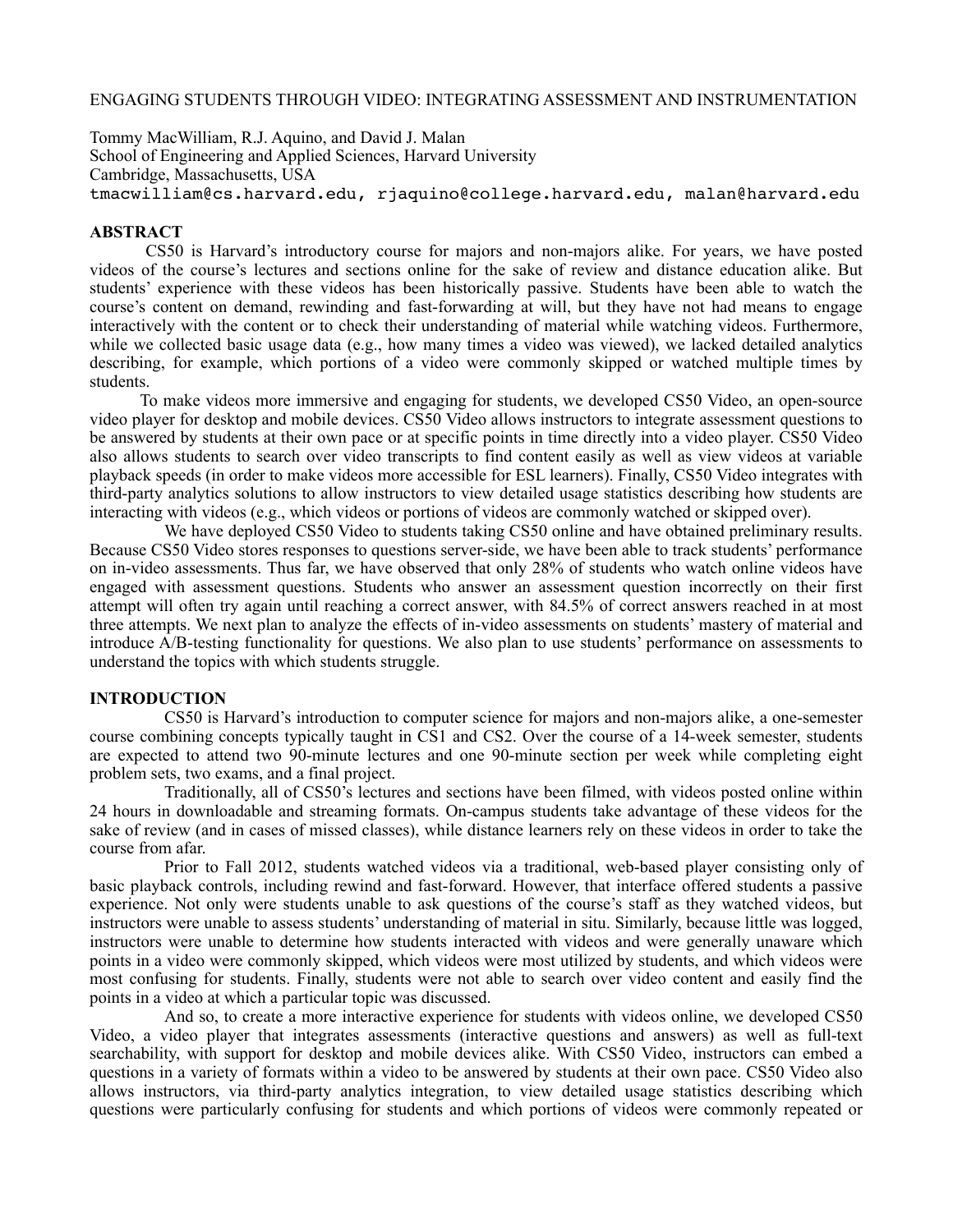skipped over. Moreover, using CS50 Video's mobile player, students are able to view overlays of various classroom materials while viewing a video, creating a more immersive experience.

We have deployed CS50 Video to 86,400 online students and have begun to assess the results. Using CS50 Video, we have integrated questions into the course's lecture and section videos, and we have begun to track students' progress through CS50 Video's server-side logging of responses. With these data, we have begun to investigate relationships among a number of variables and learning outcomes, among them:

- *Time of Question*—Are more questions answered correctly if they are presented during a video or after a video?
- *Type of Question*—Do students learn more effectively by answering multiple-choice or free-response questions?
- *Frequency of Questions*—Does a higher number of assessment questions necessarily lead to higher levels of understanding?

We present in this paper the pedagogy behind and design of CS50 Video, along with preliminary results. In Section 2, we present background for our experiment, and in Section 3, we explore related works. In Section 4, we present questions we seek to answer using data obtained from CS50 Video. In Section 4, we identify problems that we aim to solve using CS50 Video, and in Section 5, we present our preliminary findings. Finally, in Section 6, we describe future work and our roadmap for CS50 Video's development.

## **BACKGROUND**

Video players abound on the web, but none offer quite the same feature set as CS50 Video. YouTube [4], for example, allows users to enable captions, adjust the playback speed of videos, and seek through content, fast-forwarding and rewinding as necessary. Khan Academy [8] and edX [2] offer much of their course content through embedded YouTube players. Whereas YouTube allows users to view and navigate content, CS50 Video affords interaction, allowing users to view and answer in-lecture questions.

 Udacity [9] hosts its lecture videos on YouTube, but also offers one interactive question per video. At the end of a video clip, the question replaces the video content. Students are then able to submit an answer as many times as they'd like until they get the question right and then move on to the next video clip. Udacity also provides solution videos that walk students through the answer to each question. While Udacity offers one question per short clip, CS50 Video allows users to view multiple questions during longer video segments, allowing lecturers more flexibility in designing their video content.

 Coursera [1] offers an alternative model. Coursera does not host its videos on YouTube, and, as a result, has more flexibility in displaying their questions. Coursera provides longer videos that are broken up by interactive questions, much like Udacity. Unlike Udacity, which has 1–2 minute video clips, Coursera's lesson videos are 15–20 minutes in length and have 2–3 questions each. Like Udacity, Coursera questions can be submitted and checked against an answer key. Coursera's offering is the closest in style to CS50 Video. Whereas Coursera's lecture content is designed around the in-lecture questions, CS50 Video allows lecturers to add questions to already existing content, and allows users to open questions at their own discretion. CS50 Video alerts students when questions are available (based on their location in a particular video) via a flashing icon, thereby allowing students to engage interactively when ready. However, students' experience is still guided by the instructor, as teaching staff can choose to allow students to explore questions non-linearly or automatically pause the video for assessments.

#### **RELATED WORK**

Current literature on the efficacy of online classes has focused on issues surrounding student engagement and on allowing students to ask questions of remote professors [6]. Much of the work in this space has focused on assessment following a standard format in which students could access unit quizzes after watching a given set of videos. In particular, Harwood and McMahon found that introducing videos into a curriculum increased student performance on comprehension assessments [5].

Foertsch et al., meanwhile, specifically evaluated the effectiveness of videos themselves in instruction [3]. Rather than holding traditional lectures, instructors engaged students in interactive problem sessions. For homework, students were required to watch pre-recorded lecture videos that introduced concepts and material. Students performed better (and rated the course more positively) when they could navigate and consume lecture content online and at their own pace.

Our work differs in that we are attempting to determine as directly and specifically as possible which segments of video content are effective. Whereas a "unit quiz" can afford insights into the effectiveness of a set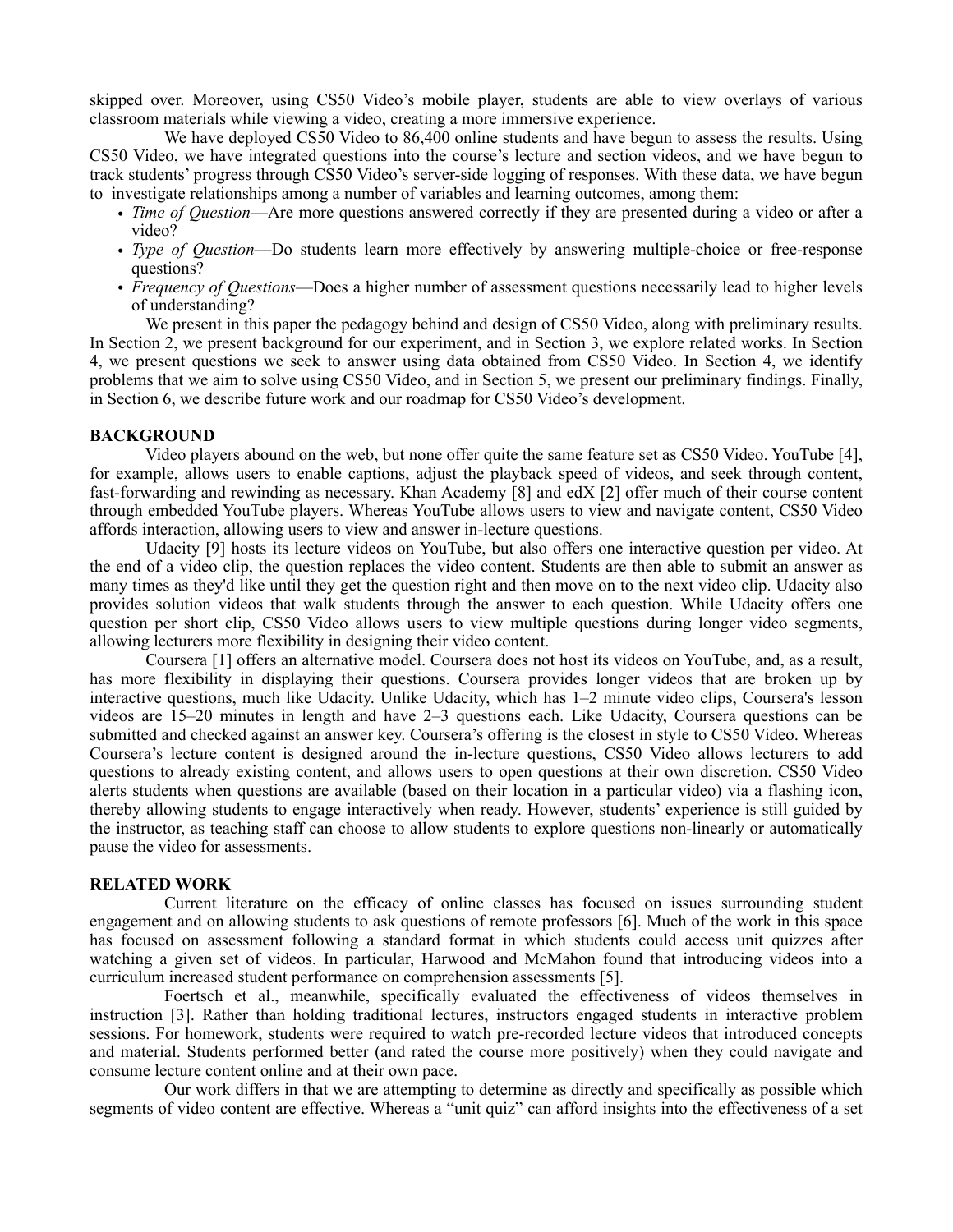of lectures, mid-video questions can more directly ask "Did this part of lecture effectively cover the topic?" before the student has a chance to turn to other resources.

Mavlankar et al. created ClassX, an automated lecture video capture application that allows students to view different parts of the classroom (e.g., the chalkboard or lecture slides) at their own choosing during a lecture video [7]. They found that students were, in fact, engaged in swapping perspectives and interested in viewing different parts of the classroom. This result influenced the design of CS50 Video's interactive overlays that display different classroom resources on mobile devices.

Zhang et al. investigated the claim that adding video content to a curriculum will reliably improve student performance [10]. While they found that adding video alone is not always sufficient, they concluded that interactive video content, in which students were in control of the content being displayed (as via a table of contents), did tend to lead to higher performance.

## **PROBLEM**

The experiences of passively watching a video online and actively engaging in a lecture in person are markedly different. During an on-campus lecture, an instructor has the ability to pose questions to students and give individualized feedback based on responses. In an online environment, however, these questions are at best rhetorical, and students' ability to receive feedback on their responses is limited. As a result, students are unable to check their understanding of a topic while watching a video. Similarly, non-classroom environments may prove to be more distracting for students, and the resulting potential decrease in engagement may be detrimental to learning outcomes.

We considered introducing assessment questions into the online video experience by directing students to a list of questions before or after a video. For example, we could have broken up our 90-minute lectures into 5–10 minute segments interspersed with questions. However, we hypothesized that this experience could have been jarring or distracting for students (given that a lecture could not be viewed continuously). Similarly, that model would not allow students to answer questions at their own pace; rather, videos would be interrupted by questions at predetermined times, which could be a disruptive experience for students. Orthogonally, to ascertain the effectiveness of different teaching methods, we also wanted a framework for presenting distinct videos and assessments pertaining to the same topic to different students. As a result, we set out to create a generalized video player that could be embedded into any web page and assess students midvideo, which could ultimately help instructors improve students' learning experience.

#### **SOLUTION**

To create a more interactive learning environment for students, we implemented CS50 Video, with support for desktop (and laptop) browsers as well as for mobile devices. With CS50 Video, instructors can present questions at predetermined times in a video that can be answered by students at their own pace without leaving the environment of the video player. Furthermore, CS50 Video gives students the ability to search through the transcript of any video and skip to the point at which a topic was discussed. In addition, CS50 Video supports captions and transcripts in multiple languages using the standardized SRT format and Google Translate's API. Finally, CS50 Video allows students to view videos at variable playback speeds (both slower and faster), making videos more accessible for students who are less familiar with English (or unable to keep up with an instructor's natural pace).

#### **Desktop**

CS50 Video's desktop interface builds an interactive experience into a video player embeddable on any web page by allowing assessment questions and transcripts to be shown in the player itself. Using CS50 Video's JavaScript API, instructors can associate a list of questions with a particular video. At a point in the video specified by the instructor, CS50 Video will notify students that a new question is available, and students can view the topics to which the question pertains. Students can choose to answer the question at any point in time, if the instructor permits, at which point the video player will flip around to display the selected question, as seen in Figure 1. CS50 Video offers built-in support for multiple-choice, true/false, numeric, and free-response (i.e., students' answers are matched against a regular expression) questions. Instructors can also choose whether the correctness of answers is evaluated on the client (for simplicity) or on a server (for integrity). The utilization of server-side correctness checking also allows instructors to track students' progress and view which questions are most difficult for students. In addition to integrating assessments, CS50 Video also allows students to browse and search over transcripts in multiple languages. CS50 Video utilizes Google's Translate API to automatically translate transcripts into a number of languages if human-translated transcripts are unavailable.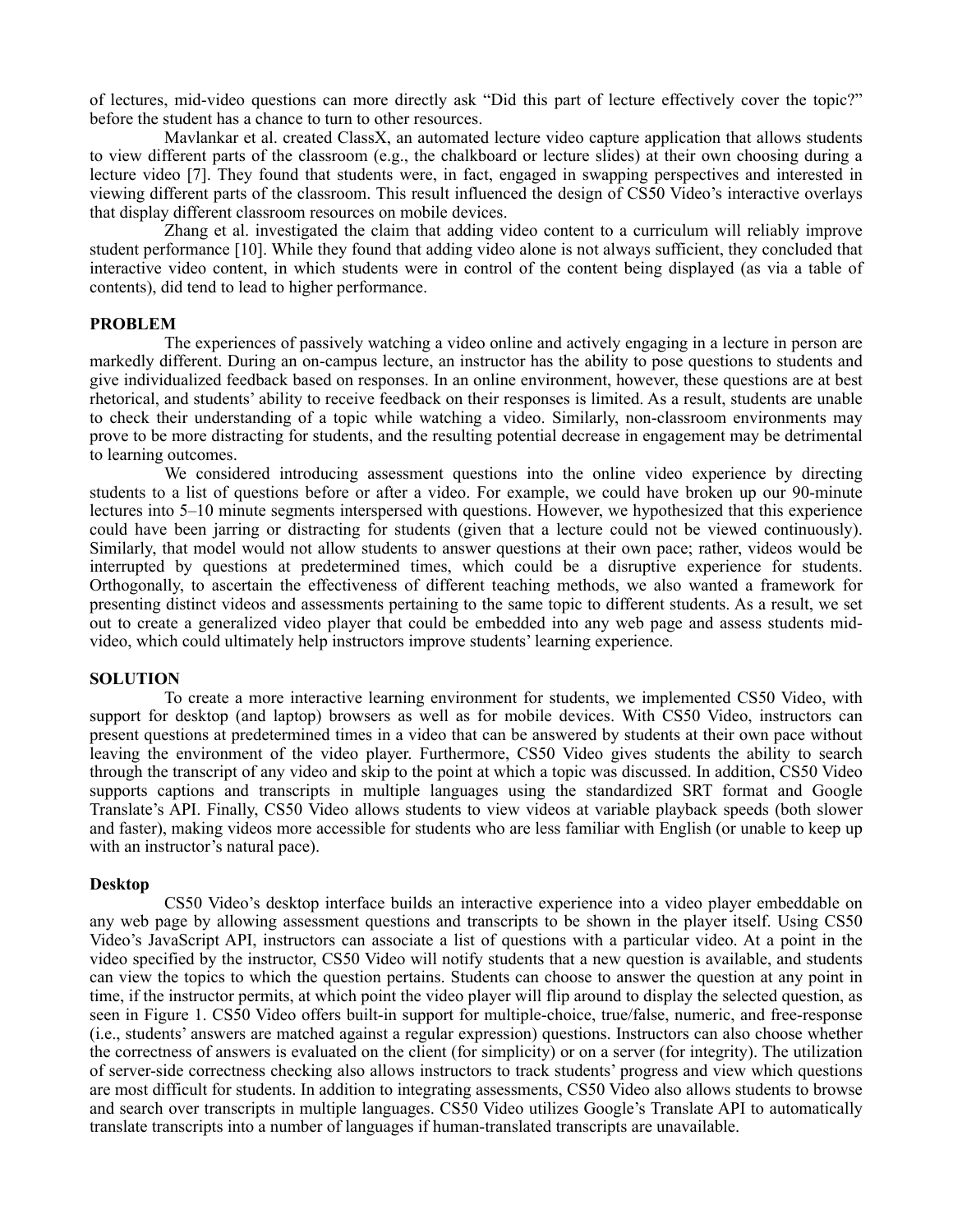|                                |                     | Lecture 7      |                                                                              |            | $Q$ $CO$ $\rightarrow$     |
|--------------------------------|---------------------|----------------|------------------------------------------------------------------------------|------------|----------------------------|
| Afrikaans                      | Danish              | Greek          | Latin                                                                        | Serbian    | Welsh                      |
| Albanian                       | Dutch               | Guiarati       | Latvian                                                                      | Croatian   | Yiddish                    |
| Arabic                         | English             | Haitian Creole | Lithuanian                                                                   | Slovak     |                            |
| Azerbaijani                    | Esperanto           | Hebrew         | Macedonian                                                                   | Slovenian  |                            |
| Basque                         | Estonian            | Hindi          | Malay                                                                        | Spanish    |                            |
| Belarusan (Belarusian)         | Filipino (Pilipino) | Hungarian      | Maltese                                                                      | Swahili    |                            |
| Bengali                        | Finnish             | Icelandic      | Norwegian                                                                    | Swedish    |                            |
| Bulgarian                      | French (France)     | Indonesian     | Persian (Farsi)                                                              | Tamil      |                            |
| Catalan                        | Georgian            | Italian        | Polish                                                                       | Telugu     |                            |
| Chinese (Simplified)           | German              | Japanese       | Portuguese (Portugal)                                                        | Ukrainian  |                            |
| Chinese (Traditional)          | <b>Irish</b>        | Kannada        | Romanian                                                                     | Urdu       |                            |
| Czech                          | Galician            | Korean         | Russian                                                                      | Vietnamese |                            |
|                                |                     |                |                                                                              |            |                            |
|                                |                     |                | Theta notation is something computer scientists can bring up in conversation |            |                            |
| $\blacktriangleright$ 47:31    |                     |                |                                                                              |            | $64:48$ 4) $\frac{\pi}{2}$ |
|                                |                     |                |                                                                              |            |                            |
| 720 <sub>p</sub><br>Download - | 0.75x<br>1x         | 2x<br>1.5x     |                                                                              |            |                            |

## **Figure 1: Video's desktop player flips around to reveal assessments that can be answered by students at their own pace and supports transcripts in multiple languages.**

Not only do assessment questions have the potential to increase engagement levels among students, but responses may also provide insights to instructors. For example, students' performance on assessment questions may reveal which course topics are potentially confusing, allowing instructors to give additional treatment to those topics before examinations or projects. Similarly, instructors can use analytics data describing what portions of a video were skipped over or repeated by students to improve the efficiency and clarity of lectures. Video's potential for A/B-testing will also allow instructors to present different explanations or assessments of the same topic in order to determine quantitatively which methods are most effective.

CS50 Video's desktop interface is available as open-source software at http://github.com/cs50.

#### **Mobile**

We also wanted to provide students with a more compelling experience on mobile devices. In particular, smart phones and tablets, like the iPhone, iPad, and Android devices, offer the potential for an even more immersive experience, because of their full-screen displays and touch interfaces. In CS50 Video's mobile interface, we strove to bring the classroom experience in an even greater extent to mobile devices.

The mobile version of CS50 Video is a video player designed specifically for the classroom. As seen in Figure 2, students can view a video at variable playback speeds as well as view subtitles. In addition, students can search the transcripts, providing the ability to jump to various points in the lecture based on keyword searches, just as in CS50 Video's desktop interface.

In addition, CS50 Video's mobile player affords students an immersive classroom experience. Students can toggle transparent "overlays" that display materials of the instructor's choosing. For example, an instructor might choose to offer the lecture's slides, notes, or source code for the students' perusal. Alternatively, an overlay may consist of a second video feed, such as a recording of the instructor's screen, that will be automatically synchronized with the video. This particular feature allows online learners to have the same flexibility as on-campus students; where an on-campus student can utilize a hard copy of the lecture slides or glance up at the screen to reference the slides, a student using CS50 Video's mobile player can toggle the appropriate overlay. Overlays can be fully interactive, allowing students to scroll and pan through materials as they see fit. Students can also adjust the opacity of the overlays, depending on whether they would like to see more of the lecture content or the overlay content. Seeking to provide an even more faithful mobile classroom experience, we also enable students to open a full-screen web browser without leaving the (virtual) classroom. In this way, students can quickly search topics or terms that are foreign or confusing to them online. Providing students access to external resources and websites within the confines of the app itself eliminates the potential distraction of having to close the app, navigate to another app (e.g., to check mail), and reopen the app.

CS50 Video's mobile interface is also available as open-source software at http://github.com/cs50.

#### **RESULTS**

In Fall 2012, we deployed CS50 Video to 86,400 students online. Using CS50 Video's analytics and server-side logging, we have been able to track students' performance on assessment questions. Of the 86,400 students who have watched at least one video online, 24,000 (28%) have answered at least one in-video assessment question. After the first three months of the course, a total of 742,000 responses to assessment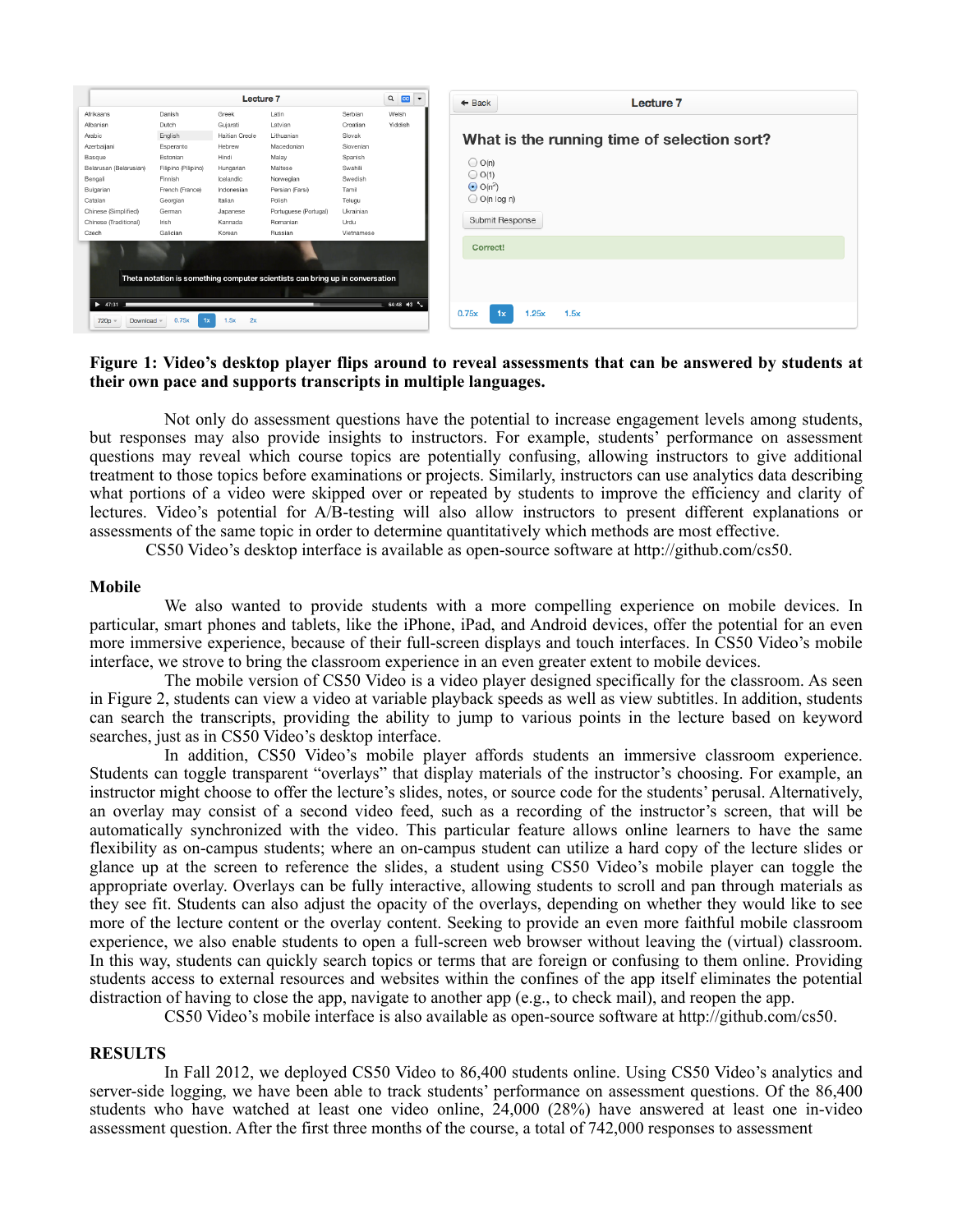

## **Figure 2: CS50 Video's iPad player offers an immersive experience in which students can view overlays with supplementary material as well as search transcripts and the web.**

questions were recorded across 35 videos; 61.3% of these responses were correct answers. Although the semester is still in progress, we were disappointed with some of these early results, particularly the relatively low percentage (28%) of students who've engaged with CS50 Video's interactive assessments. Vis-à-vis alternative players, it is possible we overcorrected with CS50 Video's design, placing too much control in students' own hands, whereby it is now too easy to overlook available questions. At the same time, we suspect students might not perceive sufficient value in answering questions, given that responses are recorded but not graded for credit. We intend to experiment further with alternative interfaces that might lend themselves to more active engagement.

As seen in Figure 3, many correct answers were reached on students' first attempts. However, many students continued to attempt questions until they reached a correct answer. Of the 520,000 total correct responses, 67.0% were reached on the first attempt, 80.3% in at most two attempts, and 84.5% in at most three attempts.

## **FUTURE WORK**

Now that we have deployed CS50 Video to our online students, we plan to perform additional analysis on student data and introduce new features into the player. As soon as the semester comes to a close (in April 2013), we will compare question response rates to students' overall performance in the course in order to assess the influence of in-video assessments on students' master of material. We will also utilize the player in A/ B testing in order to compare to the player, which will allow us to compare the effectiveness of different questions on learning outcomes. We also intend to leverage students' responses in order to improve the course's curriculum. For instance, if a large percentage of students struggle with a topic, we can redress students' confusion in a future lecture or section. Finally, we plan to develop new types of assessment questions. In particular, we will add support for coding problems, in which students will be able to write small programs whose correctness can be automatically assessed through server-side unit tests.

In future iterations of CS50 Video's mobile player, we will leverage the extra screen space afforded by tablets for extra content and functionality. In particular, we plan to integrate assessment questions into CS50 Video's mobile interface as well and also allow students to take notes or bookmark important or confusing sections of the lecture content.